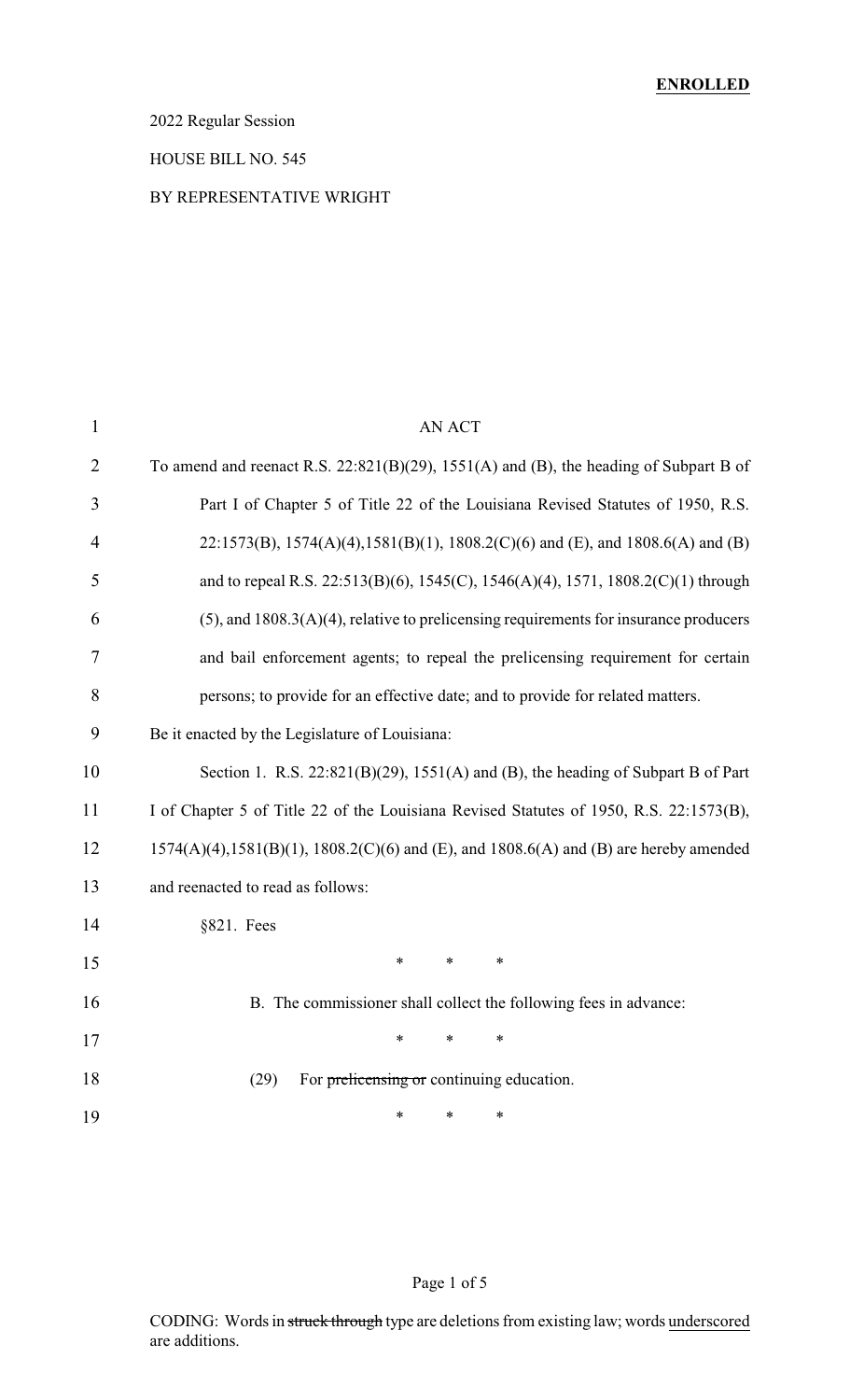| $\mathbf{1}$   | §1551. Exemption from examination                                                       |
|----------------|-----------------------------------------------------------------------------------------|
| $\overline{2}$ | A. An individual who applies for an insurance producer license in this state            |
| 3              | who was previously licensed for the same lines of authority in another state shall not  |
| $\overline{4}$ | be required to complete any prelicensing education or an examination.<br>This           |
| 5              | exemption is available only if the person is currently licensed in that state or if the |
| 6              | application is received within ninety days of the cancellation of the applicant's       |
| 7              | previous license and if the prior state issues a certification that, at the time of     |
| 8              | cancellation, the applicant was in good standing in that state or the state's Producer  |
| 9              | Database records, maintained by the National Association of Insurance                   |
| 10             | Commissioners, its affiliates or subsidiaries, indicate that the producer is or was     |
| 11             | licensed in good standing for the line of authority requested.                          |
| 12             | B. A person licensed as an insurance producer in another state who moves                |
| 13             | to this state shall make application within ninety days of establishing legal residence |
| 14             | to become a resident licensee pursuant to R.S. 22:1546. No prelicensing education       |
| 15             | or examination shall be required of that person to obtain any line of authority         |
| 16             | previously held in the prior state except where the commissioner of insurance           |
| 17             | determines otherwise by regulation.                                                     |
| 18             | *<br>∗<br>∗                                                                             |
| 19             | SUBPART B. PRELICENSE AND CONTINUING EDUCATION EDUCATIONAL                              |
| 20             | <b>PROGRAMS</b>                                                                         |
| 21             | §1573. Continuing education requirements                                                |
| 22             | $\ast$<br>*<br>∗                                                                        |
| 23             | B. The commissioner shall promulgate rules and regulations setting forth                |
| 24             | guidelines and requirements for the content and conduct of continuing education         |
| 25             | programs and for the procedure for approval of a continuing education program. The      |
| 26             | commissioner shall also promulgate rules and regulations specifying the                 |
| 27             | qualifications which each instructor in an approved continuing education program        |
| 28             | shall possess. All such rules and regulations promulgated by the commissioner shall     |
| 29             | be promulgated pursuant to the provisions of the Administrative Procedure Act. The      |

# Page 2 of 5

CODING: Words in struck through type are deletions from existing law; words underscored are additions.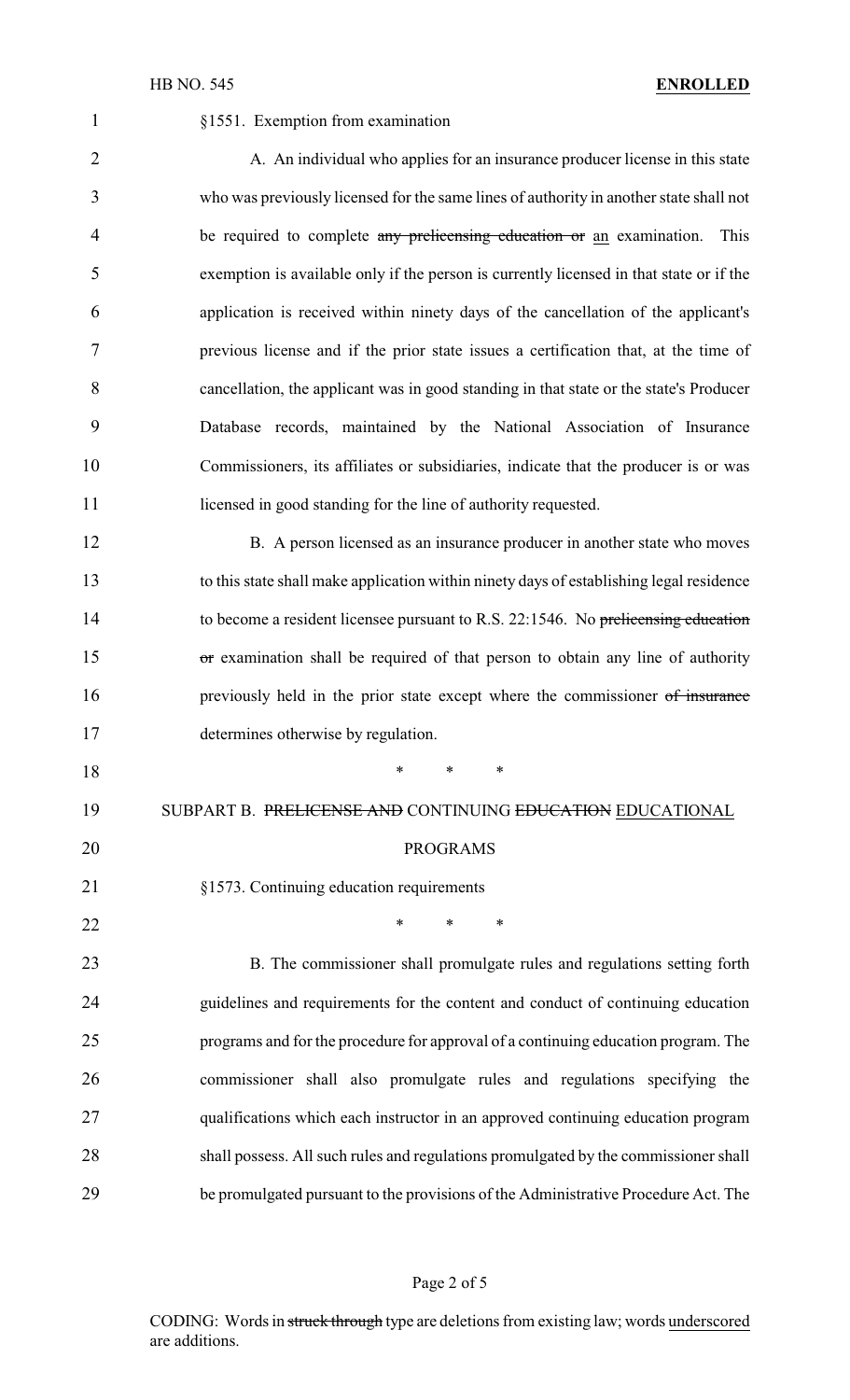| $\mathbf{1}$   | continuing education program shall be conducted by one of the entities set forth in   |
|----------------|---------------------------------------------------------------------------------------|
| $\overline{2}$ | R.S. 22:1571(C) following:                                                            |
| 3              | (1) An insurance trade organization.                                                  |
| 4              | (2) An insurance company admitted to do business in Louisiana.                        |
| 5              | (3) An accredited public or private college or university.                            |
| 6              | (4) An organization recommended by and certified by the commissioner.                 |
| 7              | $\ast$<br>∗<br>∗                                                                      |
| 8              | §1574. Bail Bond Apprentice Program                                                   |
| 9              | A(1)                                                                                  |
| 10             | $\ast$<br>$\ast$<br>∗                                                                 |
| 11             | (4) Apprentices shall complete the registered insurance producer and bail             |
| 12             | bond producer prelicensing program as provided for in R.S. 22:1571 eight hours of     |
| 13             | instruction in applicable underwriting principles, state laws, and regulations, and   |
| 14             | ethical practices before the end of the apprenticeship program. The instruction shall |
| 15             | be conducted by one of the following:                                                 |
| 16             | (a) An insurance trade association.                                                   |
| 17             | (b) An insurance company admitted to do business in Louisiana.                        |
| 18             | (c) An accredited public or private college or university.                            |
| 19             | ∗<br>*<br>∗                                                                           |
| 20             | §1581. Regulation of bail enforcement agents                                          |
| 21             | ∗<br>∗<br>$\ast$                                                                      |
| 22             | B. The regulations adopted by the commissioner shall include provisions               |
| 23             | governing:                                                                            |
| 24             | (1) Prelicensing and continuing Continuing education requirements for bail            |
| 25             | enforcement agents.                                                                   |
| 26             | ∗<br>∗<br>$\ast$                                                                      |
| 27             | §1808.2. Examination                                                                  |
| 28             | ∗<br>∗<br>$\ast$                                                                      |

Page 3 of 5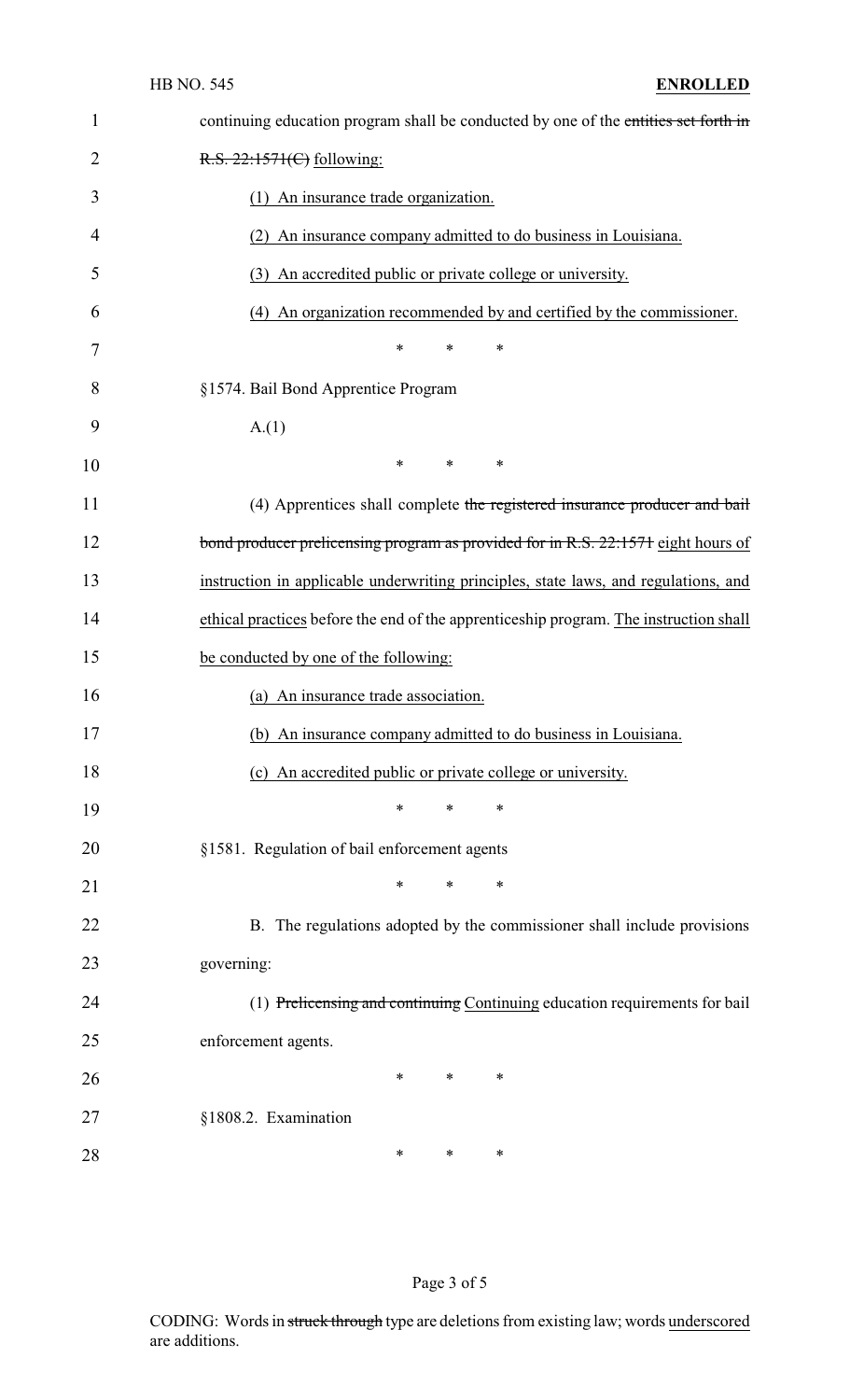### HB NO. 545 **ENROLLED**

| $\mathbf{1}$   | C.(6) A person who already holds an insurance producer license for a line                |
|----------------|------------------------------------------------------------------------------------------|
| $\overline{2}$ | of business shall be exempt from any prelicensing education and examination              |
| 3              | requirements for an insurance consultant license for the same line of business.          |
| $\overline{4}$ | $\ast$<br>$*$ $*$<br>$\ast$                                                              |
| 5              | The content of the examination may be outlined in the licensing<br>Ε.                    |
| 6              | information handbook provided to applicants by the Department of Insurance,              |
| 7              | publishers of examination study materials, any prelicensing providers, and others        |
| 8              | wishing to provide this information.                                                     |
| 9              | $\ast$<br>$\ast$<br>∗                                                                    |
| 10             | §1808.6. Exemption from examination                                                      |
| 11             | A. An individual who applies for an insurance consultant license in this state           |
| 12             | who was previously licensed as a resident insurance consultant for the same lines of     |
| 13             | authority in another state shall not be required to complete any prelicensing            |
| 14             | education or an examination. This exemption is available only if the person is           |
| 15             | currently licensed in that state or if the application is received within ninety days of |
| 16             | the cancellation of the applicant's previous license and if the prior state issues a     |
| 17             | certification that, at the time of cancellation, the applicant was in good standing in   |
| 18             | that state or by the National Association of Insurance Commissioners, its affiliates     |
| 19             | or subsidiaries, and the certification indicates that the consultant is or was licensed  |
| 20             | in good standing for the line of authority requested.                                    |
| 21             | B. A person licensed as an insurance consultant in another state who moves               |
| 22             | to this state shall make application within ninety days of establishing legal residence  |
| 23             | in this state to become a resident licensee pursuant to R.S. 22:1808.3. No               |
| 24             | prelicensing education or examination shall be required of that person to obtain a       |
| 25             | consultant license for any line of authority previously held in the prior state except   |
| 26             | where the commissioner of insurance determines otherwise by regulation.                  |
| 27             | $\ast$<br>$\ast$<br>*                                                                    |
| 28             | Section 2. R.S. 22:513(B)(6), 1545(C), 1546(A)(4), 1571, 1808.2(C)(1) through (5),       |
| 29             | and $1808.3(A)(4)$ are hereby repealed in their entirety.                                |

# Page 4 of 5

CODING: Words in struck through type are deletions from existing law; words underscored are additions.